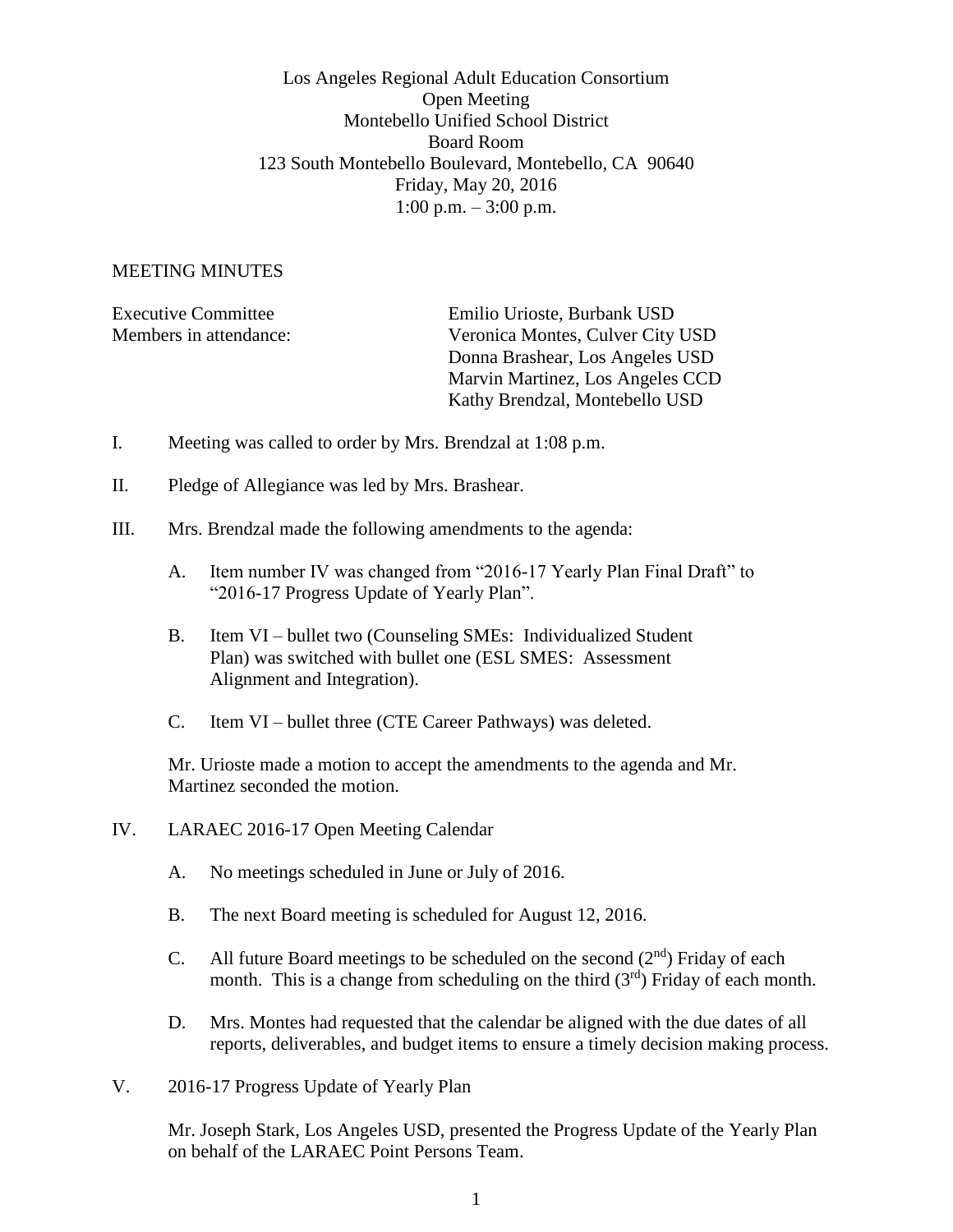- A. The due date for the plan was extended from July 31, 2016 to August 15, 2016. Plan should be completed by the end of May, except for the data and budget tables, which will be added in July.
- B. The implementation of the plan was delayed due to the lack of a resolution on Governance and Funding.
- C. Mr. Stark began his presentation by highlighting the following key values or ideas:
	- 1. "LARAEC Educates, Enriches, and Empowers the people of Los Angeles".
	- 2. The Three Year Plan or Regional Comprehensive Plan and the Yearly Plans are "Student Centered".
	- 3. All LARAEC activities are guided by the values implied in the Vision Statement.
- D. The Process of Creating the Plan:
	- 1. Yearly Implementation Plans are required in order to focus the consortium's activates.
	- 2. Current year's plan (2016-17) must include a review and evaluation of the activities of the previous year's plan (2015-16).
	- 3. Thus the plan update includes:
		- a. Amendments to the 2015-16 plan.
		- b. Proposals for the 2016-17 yearly plan by Regional Comprehensive Plan Elements and Objectives.
		- c. Proposed Pilot Programs.
	- 4. Input from stakeholders via Workgroups, LARAEC's website, and student and staff surveys.
	- 5. The results of the surveys will be posted on the LARAEC website.
- E. 2015-16 Yearly Plan Evaluation
	- 1. The Governance and Allocation Schedule are completed.
	- 2. Remaining objectives are partially complete due to delays caused by the lack of an agreement on Governance and Funding.
- F. 2015-16 Plan Activates Amended
	- 1. Amendments are indicated in red in the plan and include: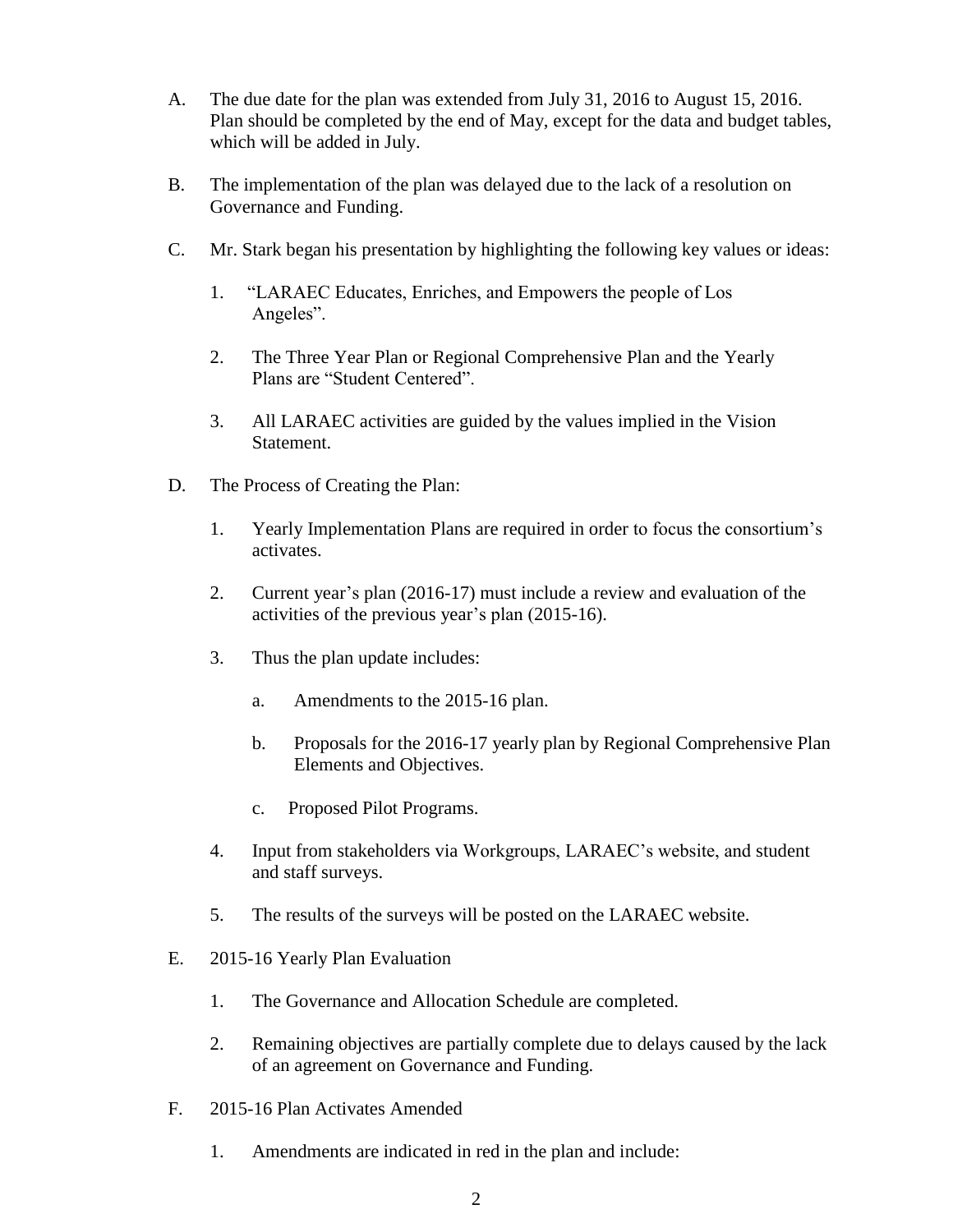- a. Items in Objective 3, AEBG Regional Assessment, were removed from 2015-16 and added to 2016-17.
	- i. Design a Plan for incremental implementation around common student assessments.
	- ii. Create a professional development (PD) plan that supports pilot programs as well as teaching adult learners.
- b. Items in Objective 4, Key Activities Addressing Gaps, were removed from 2015-16 and added to 2016-17.
	- i. Evaluate the implement Entry / Reentry into the workforce classes for adults, including older adults.
	- ii. Evaluate the implement Tutoring classes for adults, including older adults.
- c. Items in Objective 6, Professional Development Opportunities, were removed from 2015-16 and added to 2016-17.
	- i. "Working Collaboratively" PD by OTAN and CalPro.
	- ii. LARAEC's First Annual Conference.
- d. Items in Objective 7, Leverage Regional Existing Structures, were removed from 2015-16 and added to 2016-17.
	- i. Co-location of WorkSource Centers on LARAEC Campuses.
	- ii. Establish an Education Workforce Policy and Advocacy Committee.
- G. 2016 17 Yearly Plan
	- 1. All 2015-16 activities will be continued in 2016-17.
	- 2. New activities on the 2016-17 Plan will only be those that were not started and removed from the 2015-16 plan.
	- 3. Upon review of the Stakeholders' input, additional changes are possible.
	- 4. Upon approval, the 2016-17 yearly plan will be posted on the LARAEC website.
	- 5. The Plan will continue, in year two, with the implementation of the activities begun in year one.
	- 6. It lines up with the strategies outlined on the Regional Comprehensive Plan.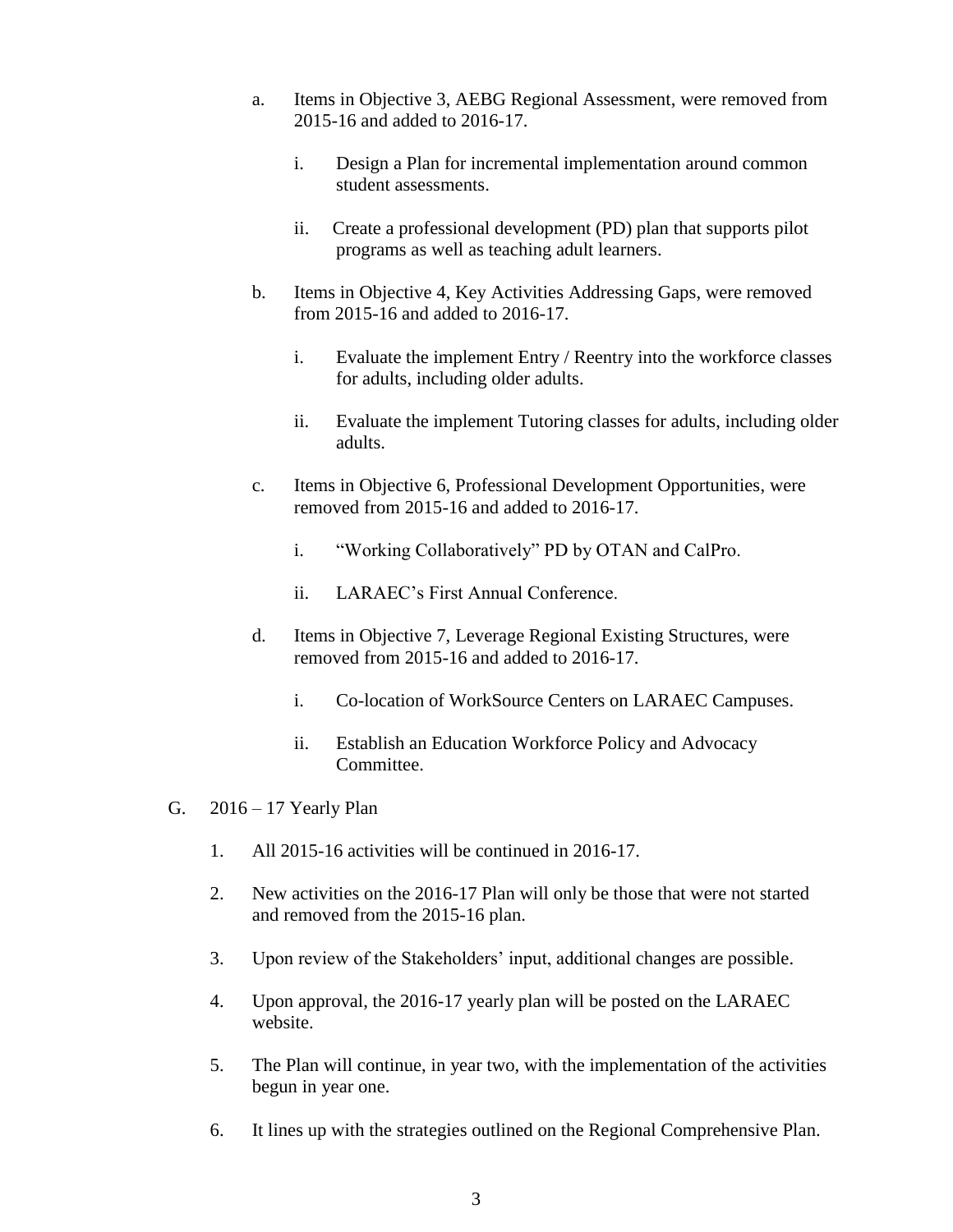- 7. Through the activities of the seven Workgroups and the Pilot Programs, the 2016-17 Plan implements the strategies that have been crafted to address the identified gaps in the region.
- 8. Guided by the results of the pilots (data based decisions), LARAEC will scale up best practices on Year 3 of implementation.
- 9. All LARAEC activities are student centered as our vision statement notes: "… Programs will be student centered, data driven and focused on best practices. Students will gain 21<sup>st</sup> century skills: meet their employment, academic and civic goals…".
- H. Comment and Questions from the Board
	- 1. Mrs. Brendzal reiterated that the lateness in getting clear directions and funding from the State had caused many LARAEC's objectives to be transferred from 2015-16 to 2016-17.
	- 2. Mrs. Brashear added that in the beginning, the plan was very ambitious; however, the Board put the breaks on to ensure that the objectives could be properly completed. Funding availability was another issue.
	- 3. Mrs. Montes wanted to make sure that the consortium be very careful in implementing pilot programs. They need to be done right and produce strong data. Don't rush things just to meet data points that might not be useful or serve our purposes.
- VI. Workgroups Presentation
	- A. The speaker for the "Pilot Program Presentation" was delayed. Thus the "Workgroup Presentations" were moved forward.
	- B. Counseling SME's: Individualized Student Plan was presented by Ms. Jenisha Hasselberger, Los Angeles USD.
		- 1. Workgroup Background and PowerPoint Presentation
			- a. The workgroup is comprised of nine participants from all member school districts, including the community college.
			- b. The workgroup started in February and has had four meetings.
			- c. The primary goal is to provide comprehensive student support, by focusing on creating bridges and pathways to help students overcome barriers to transitioning from K-12 AE into higher education or the workforce.
			- d. The working goal has been to produce a draft of an Individual Student Plan (ISP), which will provide enough information to ensure that appropriate services or referrals are provided to guide the students on their path of fulfilling their goals.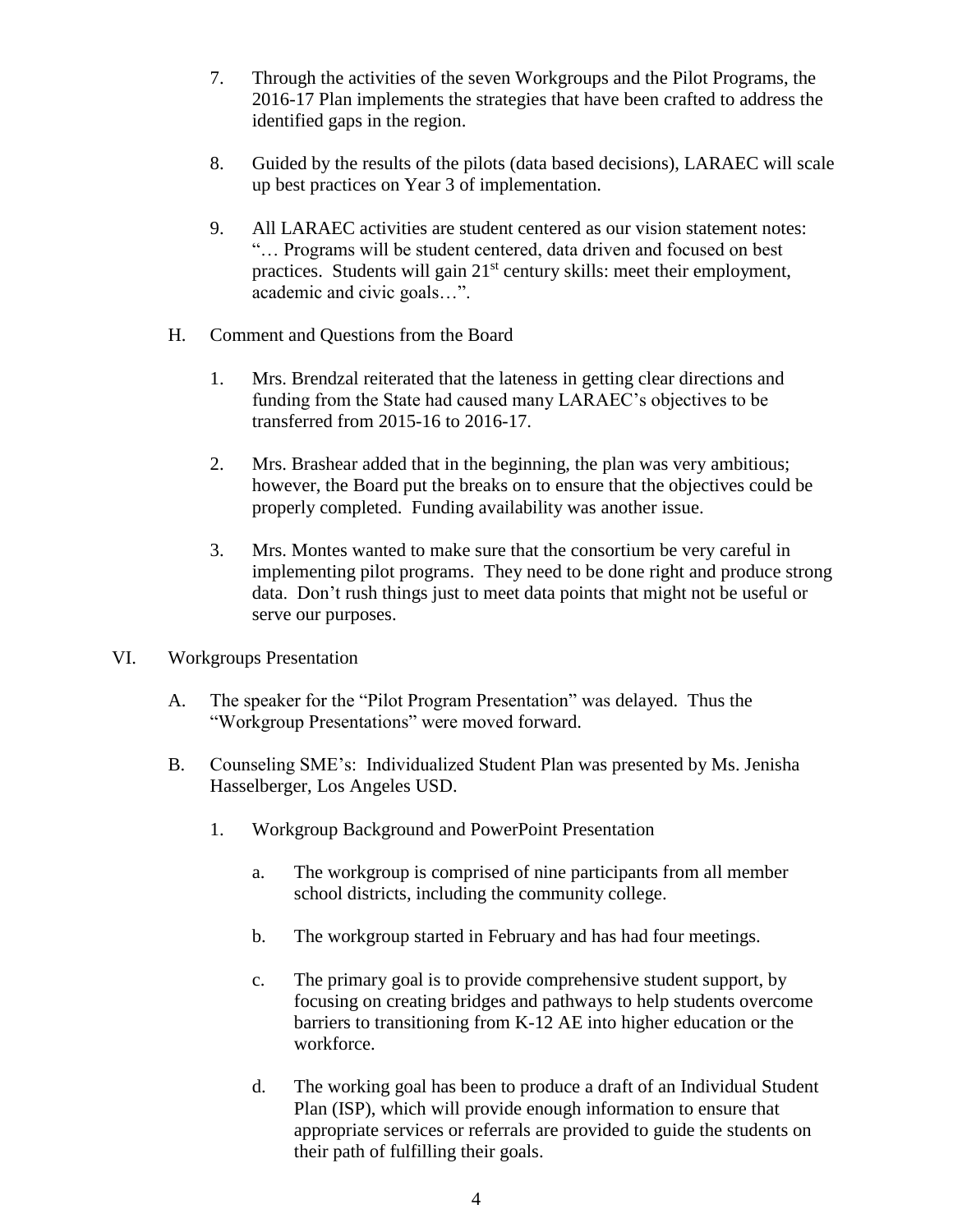- e. The ultimate goal is to have a web-based ISP that is easily assessable by the students and any counselor within the consortium.
- 2. A sample ISP was presented to the Board and audience.
	- a. Page 1 of the ISP has items such as demographics and personal background data, including diploma status (U.S. or other country), foreign college degrees, additional status measures recorded in the students CASAS or WIOA records, if a first generation college student, if a U.S. veteran, and etc. In addition this page has information about the student's goals (education, career, community involvement or other personal goals), such as obtaining a HS equivalency degree, entering into post secondary education, improving language skills, and etc.
	- b. Page 2 of the ISP has assessment information to determine where the student stands now so that the counselor can help guide them. This page includes items, such as the student's current academic skills, student's learning styles, and career interest. This page also included HS diploma requirements, the student's plans after they complete their Adult Education courses (such as what post secondary school they would like to attend and the program name) and etc.
	- c. The next step would be to add a page for the student's CTE goals and another for their Post Secondary goals.
- 3. Comments and Questions from the Board.
	- a. Mr. Martinez wanted to know what kind of tools or instruments will be used to help students determine their goals.

Ms. Hasselberger stated that most of that information would be determined through conversation and asking the students directly about their goals. The group is also looking at the "Career Cruising" software

b. Mr. Martinez also asked if a student's goal is the same as their major.

Ms. Hasselberger stated that they might be the same or different. A major is more appropriate to a student's post secondary goals such as a BA or other post secondary degree; but a goal might be something the students can accomplish sooner, such as a vocational/CTE certificate. The workgroup wants to help the students identify their long term and short term goals.

Mr. Martinez added that if a student starts out in an Adult School and one of their goals is to get an AA or BA Degree, then why not help the student start thinking about a major at the beginning and put them on a pathway? Mr. Martinez stated that it has always been a challenge in the community colleges when students spend years at the college level wasting their time and money taking classes that they might not need while exploring various majors.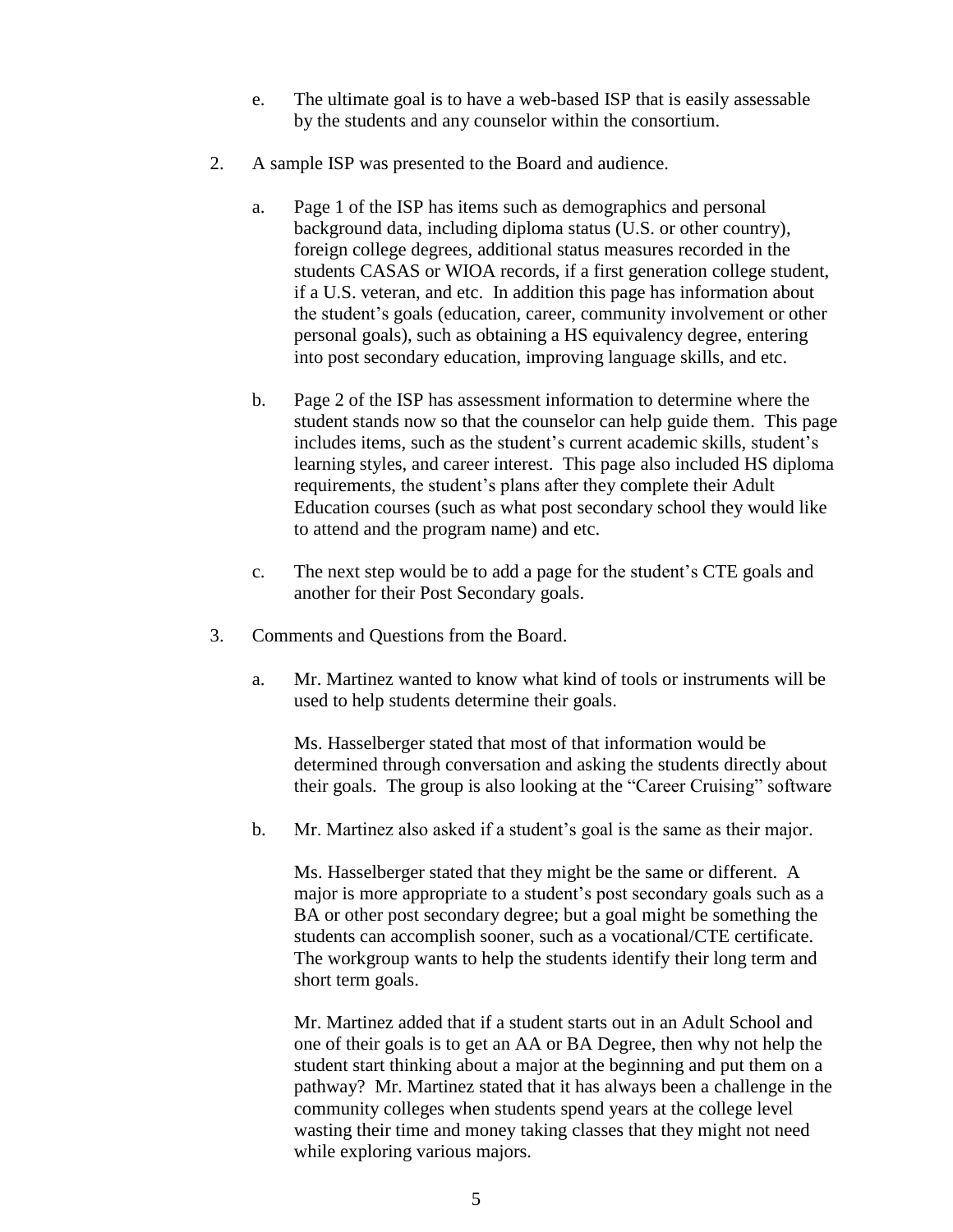Ms. Hasselberger stated that it was a good suggestion and will look at ways of including this on the ISP.

c. Mr. Urioste stated that the ISP needs to be on-line in a writable PDF format. It is essential that this form be in a format that can be shared between school districts, and facilitates communication between counselors. This document needs to be able to follow the students when they go to different Adult Schools and into the Community College.

Secondly, Mr. Urioste wanted to know what was the goal of the ISP. Is the goal to have counselors meet each student on an annual basis or how is this going to be done?

Ms. Hasselberger stated that implementation of the student plan will be specific to each Adult School program and community. However, ideally, counselors will see students at multiple stages in this process, perhaps when they first enter an Adult Education program, and again after the student completes each course to see how well the student did and to review their goals, plans, and next steps. Ms. Hasseberger further stated that discussions will be ongoing as to the best way to implement this process once the document has been created. However, the group agrees that they want the document to be digitized, easily accessible and for everyone to see, especially the student.

d. Mrs. Brashear added that this document is one of LARAEC's greatest goals of the plan (greatest in terms of being what is best for the student and being the most important in terms of transitioning through the school system). Therefore, Mrs. Brashear wanted to know has the group discussed a student's career pathway (educational pathway through the adult school system, community college/university, or through a job) and where does this fit into the ISP form?

Ms. Hasselberger stated that the first page does ask about the student's career goals (obtain employment, CTE training, or go to post secondary education), but added that the workgroup is working on additional pages on the ISP for CTE and post secondary education.

Mrs. Brashear suggested that perhaps this discussion could be had with the student as soon as they enter into an ESL class and provide them with specific courses that they should take in order to accomplish their career goals. So, no matter what level the student begins in, the counselor has given the student a clear and specific pathway, including going to community college and up to the end of their studies. In other words, the Adult Education and Community College counselors need to work closely together to determine what the student's needs are at the very beginning and follow it along during specific intervals.

e. Mr. Urioste, suggested that we look at this form from the student's perspective. Mr. Urioste wanted to know if this form will also be written in Spanish, Armenian, and other languages. This form should be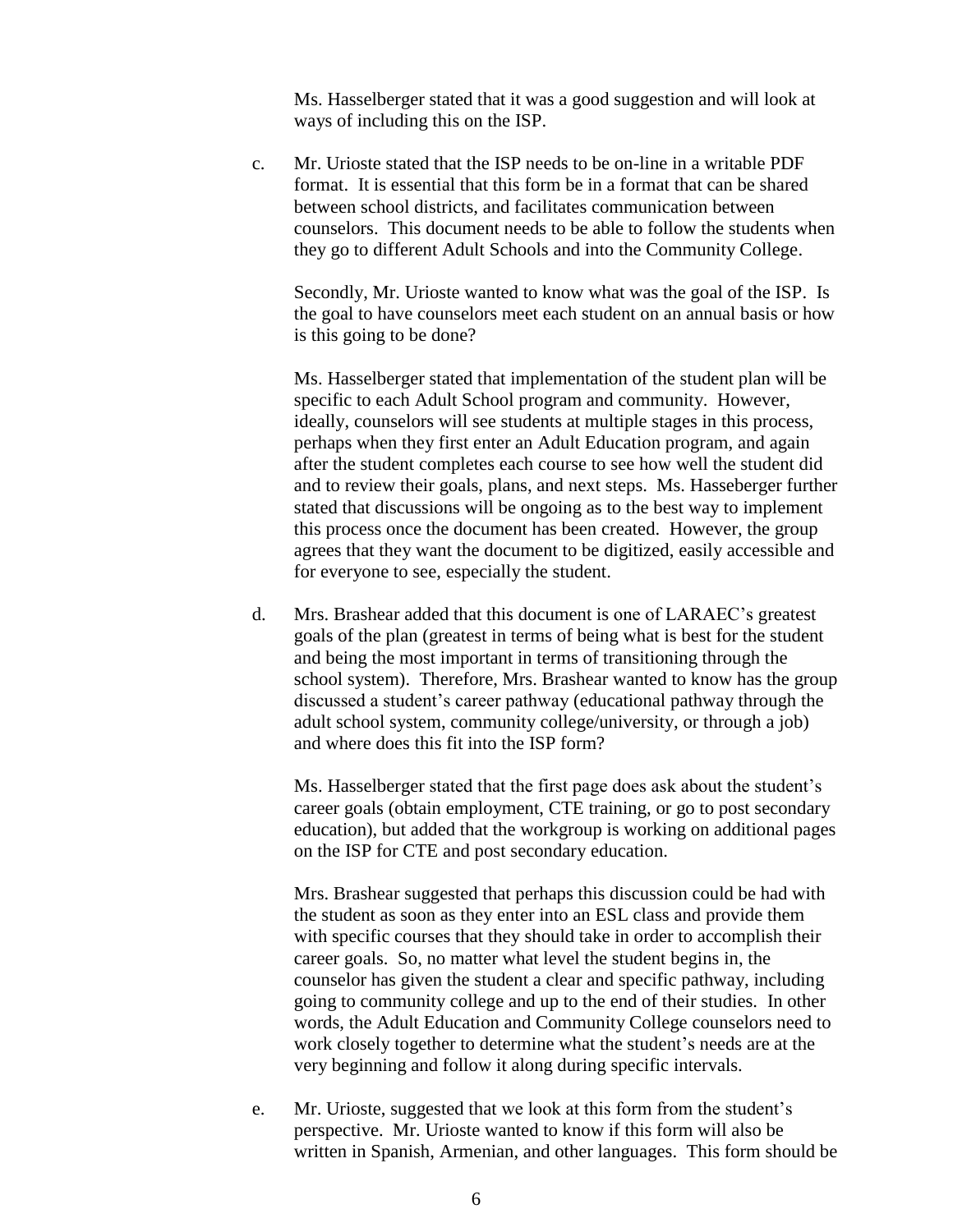used to help students start the conversation and it would help if it is in their primary language or the language that they feel most comfortable with. Many foreign speaking students will be very intimidated by this process and we should try to lower that intimidation level.

f. Mr. Urioste also wanted more information about the timeline. Will this form be rolled out in the fall and will it be rolled out systemically across the consortium, or will each school be doing their own thing?

Ms. Hasselberger stated that implementing this form in 2016-17 is a doable and a reasonable goal; but, needs to be discussed with the workgroup.

g. Mrs. Montes had asked if this form was something that the counselor would fill out as they are talking to students or would the student fill it out?

Ms. Hasselberger stated there is actually two parts to the form. The first page the student would complete. As such, there is a "user friendly" and easier to read version of the first page that literacy and ESL students would complete.

- h. Mrs. Brasher wanted to make sure that the counselor is having a conversation with the student and assisting the student through the process; and to get away from the practice of just handing out forms for the student to complete.
- i. Mrs. Montes said that the student can complete the name, address and background information; but, anything else including goals should be a conversation to truly guide and counsel the student.

Furthermore, Mrs. Montes said that a PDF file or anything that can't be changed or updated won't work. The document needs to be fluid and be able to keep track of changes and modifications, such as a change of address or changing goals. The document should also notate the date of the changes.

Ms. Hasselberger stated that dating changes is a good suggestion but digitizing it in any other form besides a PDF file by the fall might be a challenge.

Mrs. Montes suggested using Google Docs.

- j. Mrs. Brendzal reiterated the importance of having dates notated every time there is a change on the form, and that every student have an ISP completed when they take an Adult Education class.
- k. Mrs. Brasher cautioned about timelines. The fall seems a little ambitious in terms of producing a quality document; especially in light of the fact that this part of the plan is being scrutinized by School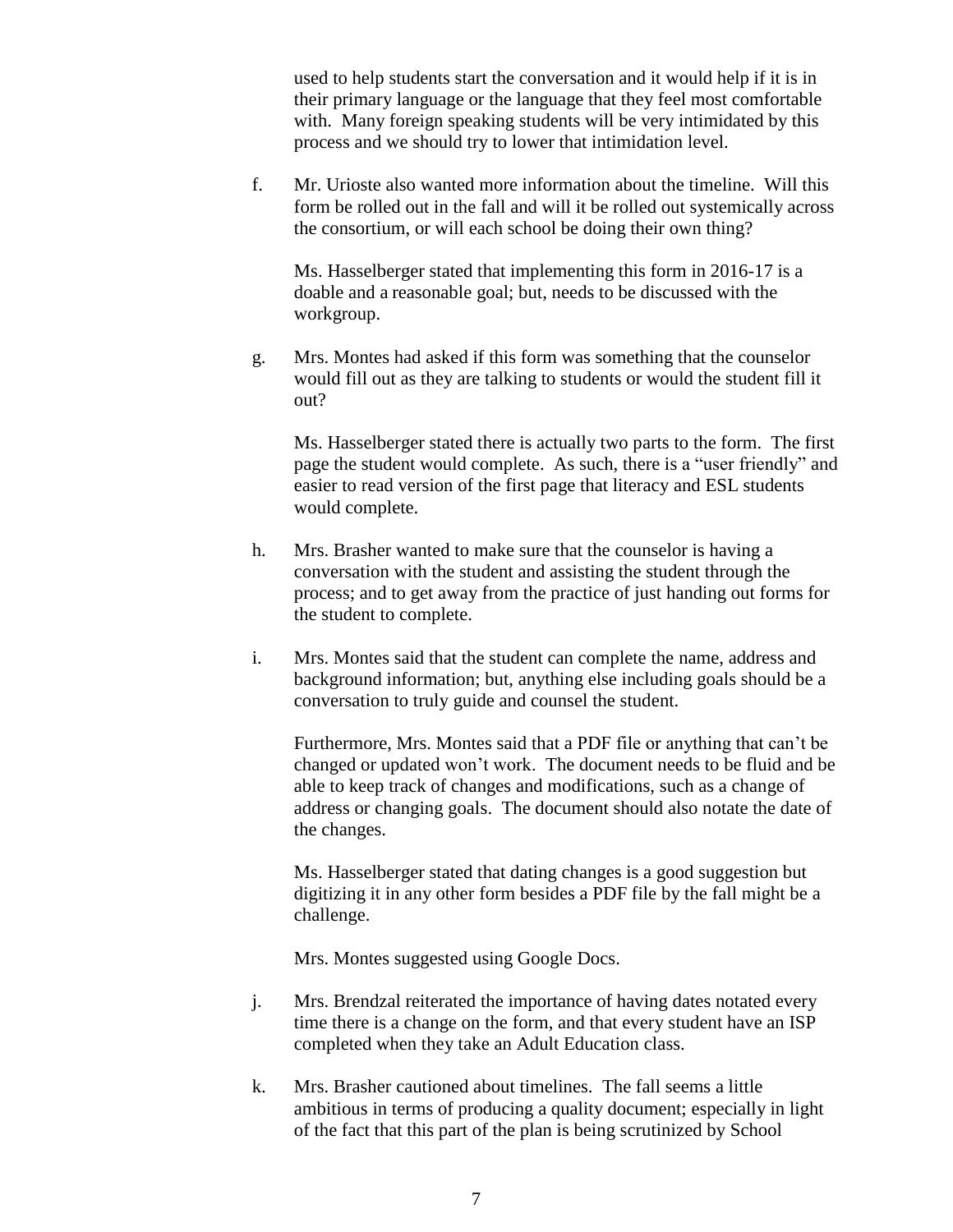Boards. This document shouldn't be rushed, but to make sure it is fully vetted to insure it meets the student's and consortium's needs.

- C. ESL Subject Matter Experts' Group
	- 1. Workgroup Background and PowerPoint Presentation
		- a. Ms. Cindy Diaz and Mr. Dave Coleman both from Los Angeles USD presented the workgroups "Draft" Year End Summary.
		- b. The workgroup consist of six participants from the K-12 Adult Schools in the consortium. The group has had nine meetings since January and each meeting has lasted around three hours.
		- c. The goals for the workgroup this year includes:
			- i. Recommending a common comprehensive ESL assessment system for all K-12 Adult Education Districts to be considered by LACCD for consolidation.
			- ii. Streamline testing at all points of transition requiring assessment for ESL.
			- iii. Develop a cross-reference (crosswalk) of assessment tools to transfer seamlessly into academic, CTE, and community college courses.
		- d. Research included:
			- i. Second Language Acquisition Theory.
			- ii. Language Assessment Theory & Studies.
			- iii. Types of Assessments.
			- iv. Commercial assessment Vendor Presentation & Interviews.
			- v. LARAEC Member District Assessment Practices.
			- vi. Outside District Assessment Practices.

All research will be presented to the LARAEC Board at the end of the school year.

- e. The workgroup presented two charts based upon their research.
	- i. The first chart compared the ESL Placement Process of the four Adult Schools within the consortium and two other Adult Schools and six other Community College Districts.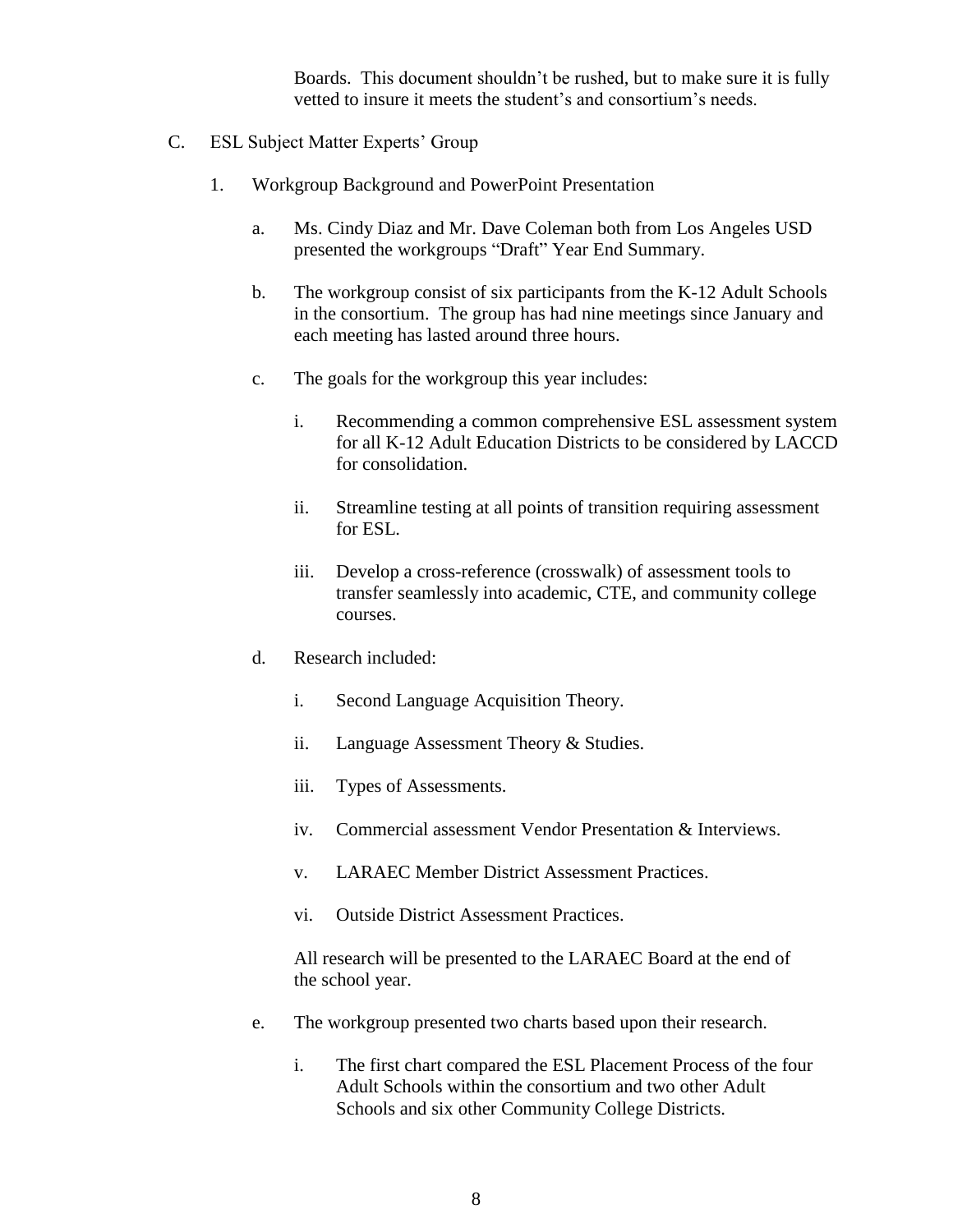- ii. The second chart compared the ESL Promotional / Completion Process of the four Adult Schools within the consortium and one other Adult School and six other Community College Districts.
- f. From these charts, the workgroup determined the most practical and comprehensive processes that could be used for LARAEC; and they had discussed the process that was used in determining their recommendations, which had included the following:
	- i. Principles of Assessment
	- ii. Considerations
	- iii. How they compared assessment types
- 2. Recommendations:
	- a. Placement Recommendations include the following elements:
		- i. Oral Component.
		- ii. Writing Component.
		- iii. Grammar Component.
		- iv. Reading Component.
	- b. Promotional Recommendations included the following elements:
		- i. Four language skills must be assessed.
			- (1) Speaking
			- (2) Writing
			- (3) Listening
			- (4) Reading
		- ii. Minimum cut-off scores needed.
		- iii. Students must pass all components as demonstrated by:
			- (1) Assessment
			- (2) Student Work
	- c. Formative Assessment is needed to assist teachers in testing their own assessments and ensuring students understands what is being taught.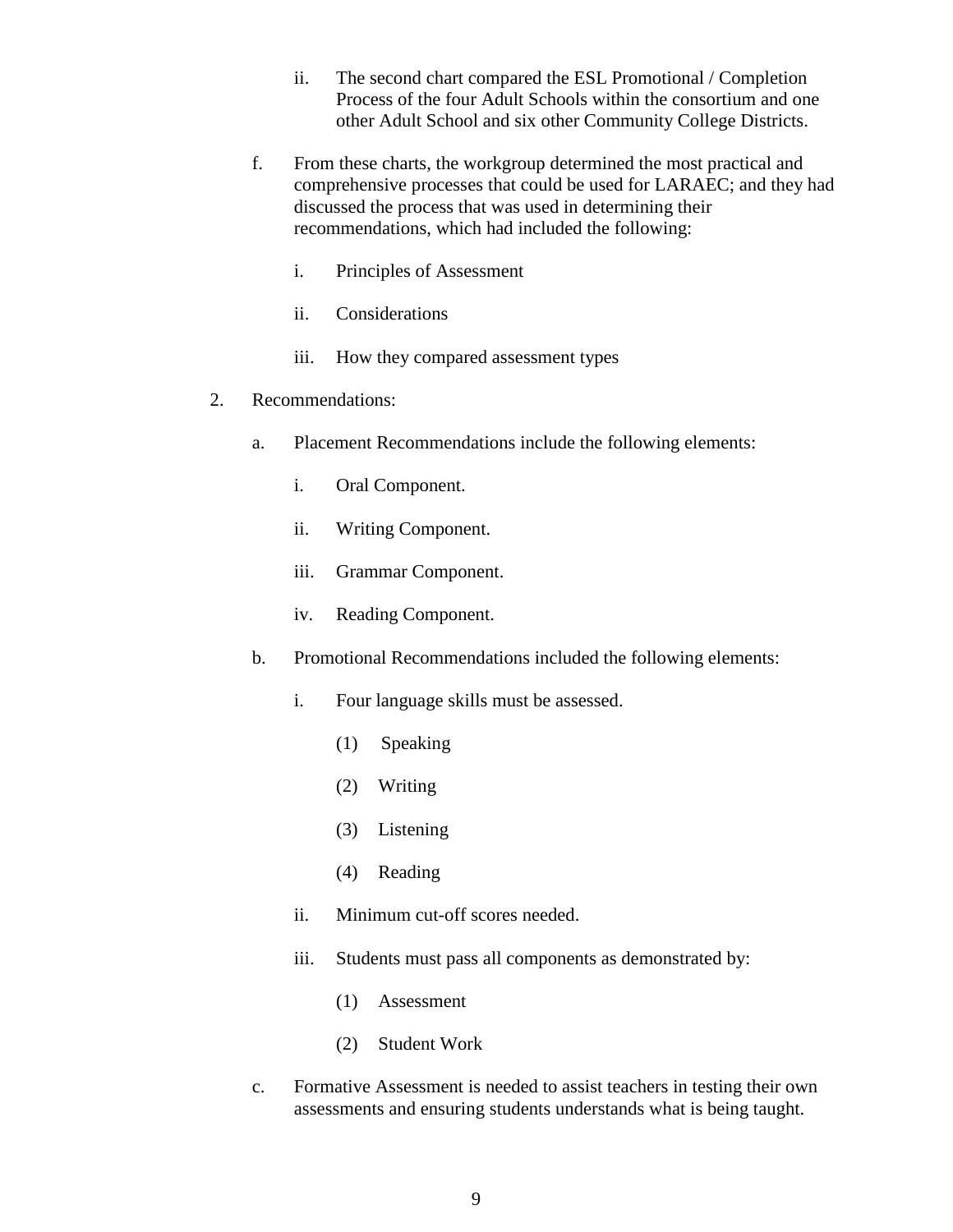- i. Professional Learning Communities will be created to assist in developing these assessments.
- ii.. Rubrics will be created to ensure reliability and objectivity.
- 3. Next Steps
	- a. Review presentations from commercial assessment vendors.
	- b. Visit other school districts to learn about their practices.
	- c. Complete course outlines.
	- d. Review OCTA standards for ESL.
	- e. Review new CASAS tests.
- 4. Comments and Questions from the Board.
	- a. Mrs. Brendzal wanted to know if there had been any input or collaboration with the community college, yet? Their involvement is very important in this process.

Ms. Jennifer Bedon, LAUSD, and Ms. Adrienne Ann Mullen, LACCD, responded that the community colleges have not joined the workgroup, yet. One reason is that the K-12 Districts want to present one common assessment proposal to LACCD. In addition, LACCD has nine different assessments (one per college campus) and there are many different levels of the vetting process that all changes must go through at LACCD. Also, community colleges are mandated by the State on what type of assessments can be used.

However, meetings between the K-12 workgroup and LACCD will be scheduled just to get the conversation started.

b. Mrs. Montes commented that she is happy that any proposed changes will be relevant for today's student based on research and evidence.

## VII. Pilot Program Presentation

- A. Ms. Dianna Domingo from LAUSD presented the "Resource Guide" pilot program.
	- 1. The resource guide will be a community resource and referral directory of all of the community services available to LARAEC students. This will be similar to the "Rainbow Directory", which was last published in 2013-14.
	- 2. There is currently a focus group at LAUSD to support their Disability Programs.
		- a. Directory will include: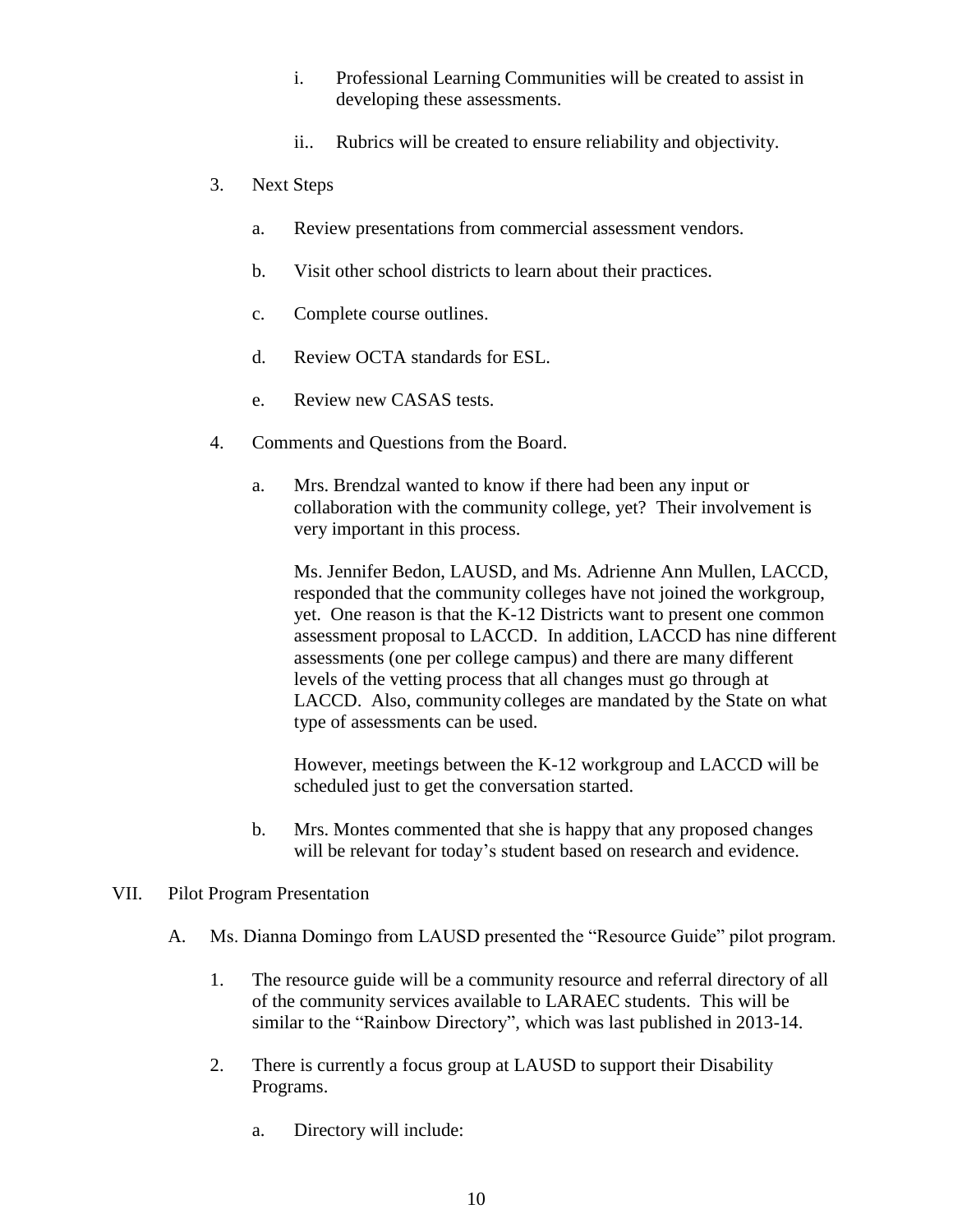- i. Name of organization.
- ii. Organization's website.
- iii. Organization's e-mail address.
- iv. Criteria for students to get resources.
- b. Final Directory will be on the LARAEC website.

## B. Timeline

.

- 1. Phase  $1 (4/1/16 6/30/16)$  Begin Pilot at LAUSD.
- 2. Phase  $2 (7/1/16 12/31/16)$  Send to other members of LARAEC for input.
- 3. Phase  $3 (1/1/17 3/31/17)$  Put draft on website.
- 4. Phase  $4 (4/1/17)$  Have Directory up and running on website and printed and available for school districts.
- C. Comments and Questions from the Board.
	- 1. Mr. Martinez wanted to know if the Directory would be in different languages.

Ms. Domingo said Yes.

2. Mr. Urioste stated that projects like these can go out of date quickly, so what is the process to keep it up to date?

Ms. Domingo stated that this will be a living document and will be on the website. In addition, member school district will have access to make changes

3. Mrs. Brashear wanted to know which workgroup is working on this project.

Ms. Domingo stated that the Counseling Workgroup is in charge of this project. However, if anyone had any ideas on how to improve it or information to add, please contact Mr. Lanzi Asturias.

4. Mrs. Brendzal wanted to know if the Employment Development Department (EDD) was included and had any referrals.

Ms. Domingo said Yes.

5. Mrs. Brashear had asked how many people are working on this project.

Ms. Domingo stated that, currently, there are only two people working on this project.